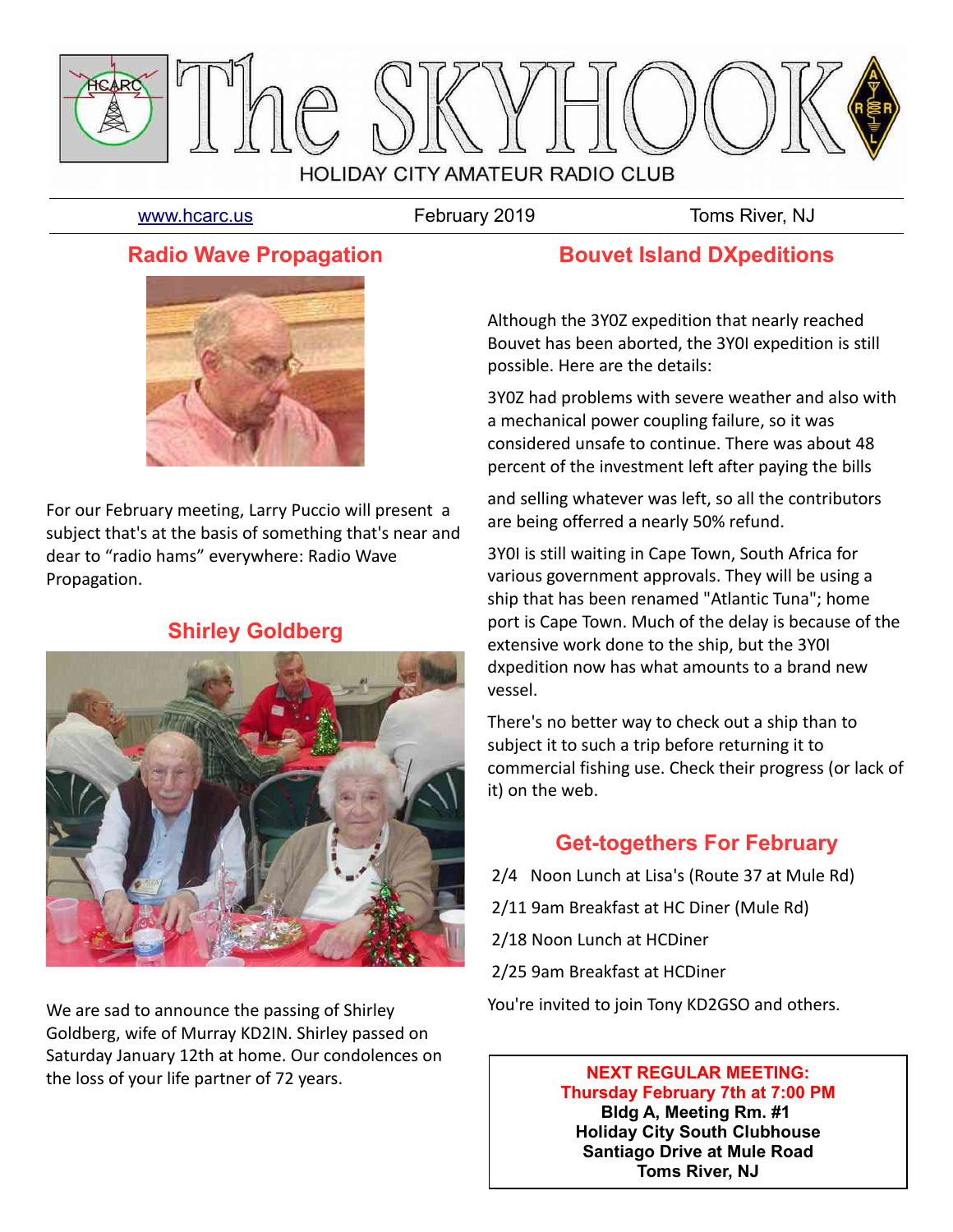# **Ocean County ARES® News –**

February, 2019

Contrary to last month's instructions, there WILL be a meeting in February for Ocean County ARES. The meeting will be on February 20th at 7:00 PM, Ocean County EOC, Robert J Miller Airpark.

The meeting will concentrate on APRS since there were numerous requests for APRS info in January. Refreshments will be available. No training net will be held that evening.

Also, on February 16th, there will be a seminar at Cooper University Hospital:

MCC South is holding this seminar "Amateur Radio in Public Health & Medical Disasters (ESF#8)" in February.

Can you pass the word out to the North Jersey & Delaware EmComm radio communities. Registration link at the bottom.

#### Background:

MCC South at Cooper University Hospital will be holding a symposium bringing together the amateur radio and healthcare communities.

### Assessment:

Amateur radio and its use during Disasters for ESF#8 has been designated as an evidenced based/best practice by the Department of Homeland Security's Lessons Learned Information Sharing site.

### Response:

MCC South and the MCC AUXCOM Group will be hosting the inaugural Amateur Radio in Public Health and Medical Disasters Symposium on 16 February 2019 at Cooper University Hospital.

Discussions and break-out sessions on amateur radio capabilities, modes, frequencies, etc., will be presented by National and Regional leaders in amateur radio and ESF #8.

Among those presenting are:

Robert E Bruninga (WB4APR) the father of APRS (Automatic Packet Reporting System) and senior research engineer at the Aerospace Engineering Department, US Naval Academy.

Joe Everhart – (N2CX).

Joe is a retired design and systems engineer, having worked in the land mobile two-way radio, aerospace and defense industries involving

remotecommunications sites, vehicular, military command sites and the International Space Station, with antennas and equipment across the RF spectrum from LF through microwaves.

Joe will present on the use of NVIS voice and data communications.

Randy Smith (WU2S) –

Randy is a retired information security professional and avid experimenter. Randy became involved with mesh networking using Broadband-Hamnet on Linksys routers in 2013 and contributed to the testing of version 1.01 on Ubiquiti equipment to include participating in a number of events/incidents where capabilities for Voice-over-IP, text messaging and video surveillance were used/demonstrated to public officials. Randy continues to test new versions of AREDN firmware on a wide variety of gear.

He deployed and maintains AREDN nodes on the Fair Lawn Amateur Radio Club site on the 900 MHz, 2.4 GHz and 5.8 GHz bands.

Randy will be presenting the Amateur Radio Emergency Data Network using low cost commercially available Wi-Fi equipment to support local and regional communications during an emergency.

Cory Sickles (WA3UVV) –

Corey owns a television production company and creates series programming, as well as marketing and training videos.

Corey is a manufacturer representative for everything Yaesu. He will be discussing how Yaesu system fusion can be deployed in a disaster to support healthcare and how the currently fielded SCERN system can be maximized utilized for ESF #8 Disaster support.

Additional presentations, breakout sessions, breakfast, lunch and parking provided. Seating will be limited so hold the date and respond ASAP.

Hope to see you there and 73's Bob KC2UYS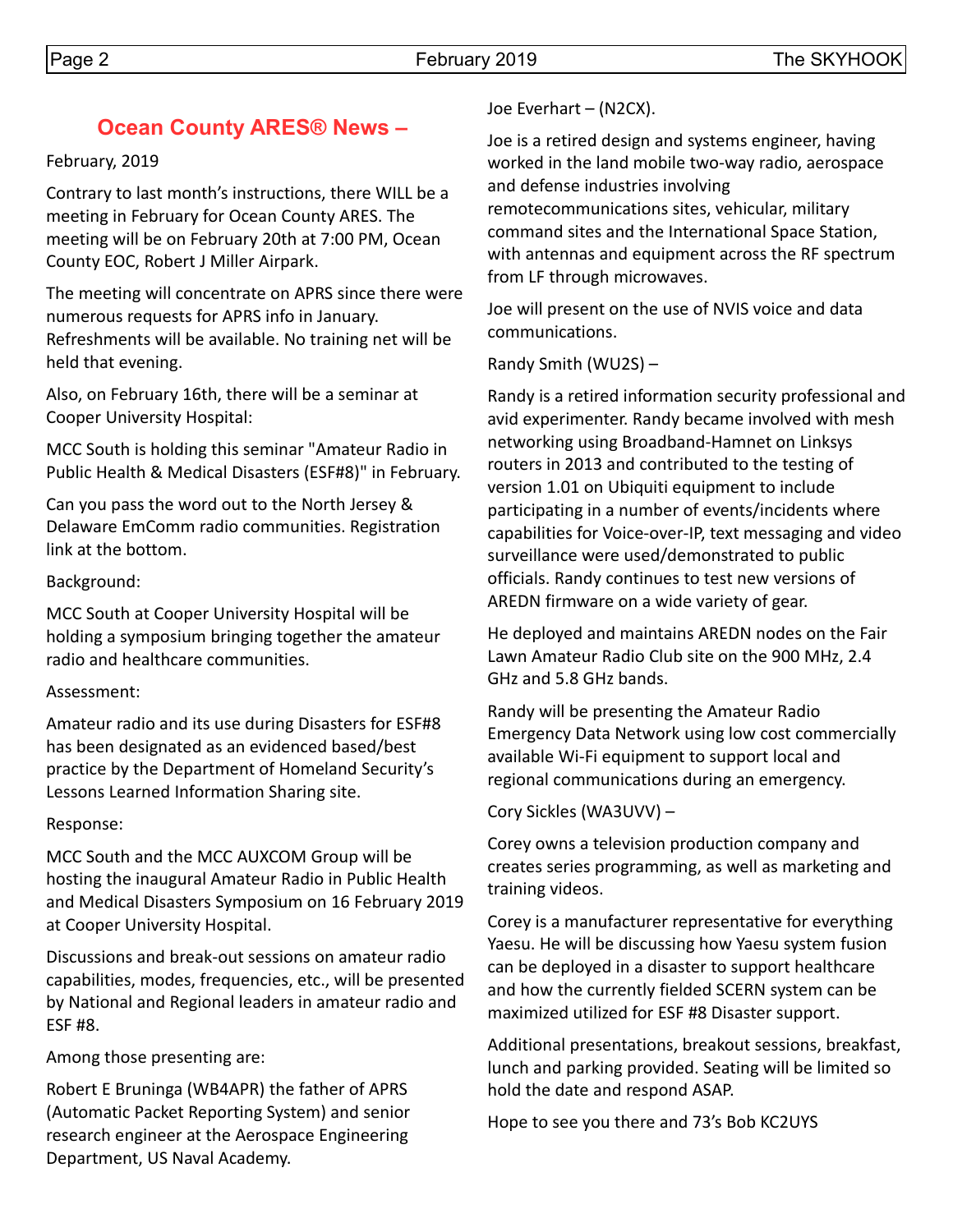#### The SKYHOOK February 2019 Page 3

#### Register:

https://www.eventbrite.com/e/amateur-radio-inpublic-health-medical-services-esf-8-tickets-5358599415173

de WX2NJ

Bob Murdock

Ocean County Amateur Radio Emergency Service® EC

# **Larry Puccio's DX Report**



EW7LO 40m CW Belarus KO43me

YT4T 40m CW Serbia KN04fr

IU0JFZ 40m CW Italy JN61ht

C31CT 40m CW Andorra JN02sn

DL1REM 40m CW Germany JO32pc

XE2I 20m CW Mexico DL44ud

E51DWC 20m CW Czech Rep BG08cs

CN8MAA 20m CW Morocco IM94bp

9LY1JM 20m CW Sierra Leone IJ48bl

TI8II 20m CW Costa Rico EJ79ox

The week end of January 19 and 20 was the North American QSO party.

This was a voice SSB contest and is good for those hams who are working on their Worked All States

(WAS) award.

In the first half hour I was able to work North Carolina, Ontario, Michigan, Illinois, Maine, Ohio, Virginia, Massachusetts, Wisconsin, Ohio, Quebec, Alabama, Kentucky, and Georgia.

#### **[Our VE Crew](mailto:lpuccio1@comcast.net?subject=VE)**

Larry [K2QDY](mailto:lpuccio1@comcast.net) (Liaison) 732-349-2950, Urb [W1UL,](mailto:urb@W1UL.com) John [KQ4WR,](mailto:kq4wr@arrl.net) Stan [KB2PD,](mailto:kb2pd@hotmail.com) Steve [N2WLH,](mailto:n2wlh@yahoo.com) Murray [KD2IN,](mailto:murraykd2in@comcast.net) Paul [N2QXB,](mailto:n2qxb@juno.com) Larry [WA2VLR,](mailto:lloscalz@optonline.net) Tony [KD2GSO.](mailto:tonyk613@comcast.net) *License exams are given by appointment at 6:30pm on the second Wednesday of each month at Holiday City South Clubhouse, Bldg A, which is at the corner of Mule Rd. and Santiago Dr. Call Larry Puccio, K2QDY, at 732-349-2950 for an appointment.* 

*Directions: From either Route 37 W or Davenport Road, take Mule Road to Santiago Drive. Clubhouse A is the building nearest the street corner.*

#### **CLUB COMMITTEES**

| Refreshments:       | Tony <b>KD2GSO</b> | 732-930-5779        |
|---------------------|--------------------|---------------------|
| Webmaster:          | <b>Steve N2WLH</b> | N2WLH@yahoo.com     |
| Programs:           | Tony <b>KD2GSO</b> | 732-930-5779        |
| Sunshine:           | Dave WA2DJN        | WA2DJN3@verizon.net |
| Field Day:          | Larry <b>K2QDY</b> | 732-349-2950        |
| <b>VE Sessions:</b> | Larry <b>K2QDY</b> | 732-349-2950        |
| Membership:         | Doug <b>KC2TZC</b> | 732-928-2316        |

#### **Holiday City Amateur Radio Club Toms River, New Jersey**

| Web Site www.hcarc.us               |                     |                    |                     |  |  |  |
|-------------------------------------|---------------------|--------------------|---------------------|--|--|--|
| President                           | <b>John Sawina</b>  | NA <sub>2</sub> R  | 908-625-5622        |  |  |  |
| <b>Vice President</b>               | <b>Billy Locke</b>  |                    | KD2MHA 732 281-0151 |  |  |  |
| <b>Secretary</b>                    | <b>John Perry</b>   | <b>KD2NDY</b>      | 732-349-2705        |  |  |  |
| <b>Treasurer</b>                    | <b>Larry Puccio</b> | <b>K2QDY</b>       | 732-349-2950        |  |  |  |
| <b>Executive Board Doug Poray</b>   |                     | <b>KC2TZC</b>      | 732-928-2316        |  |  |  |
| <b>Executive Board John Roberts</b> |                     | KQ4WR              | 732-966 4665        |  |  |  |
| <b>W2HC Trustee</b>                 | <b>Larry Puccio</b> | K <sub>2</sub> ODY | 732-349-2950        |  |  |  |

Membership is open to all interested persons. Ham license is not required. Dues are \$25.00 per year, payable Jan  $1<sup>st</sup>$ . Members joining during the year will have the dues prorated. Family membership \$30.00 per family. ----------------------------------------------------------

Meetings are held on the first Thursday of every month, at 7:00 pm, except December.

Location: Meeting Room #1 in the Holiday City South Clubhouse A. Directions: From either Route 37 W or Davenport Road, take Mule Road to Santiago Drive. Turn into the parking lot from Santiago Drive and park near the pool. Enter the building nearest the street corner.-

The SKYHOOK is published monthly as the HCARC's official newsletter. Editor and Publisher:

John Roberts [KQ4WR](mailto:kq4wr@arrl.net) 7 Lincoln Ct. Whiting, NJ 08759-1505 e-mail [KQ4WR@arrl.net](mailto:KQ4WR@arrl.net) 732 966 4665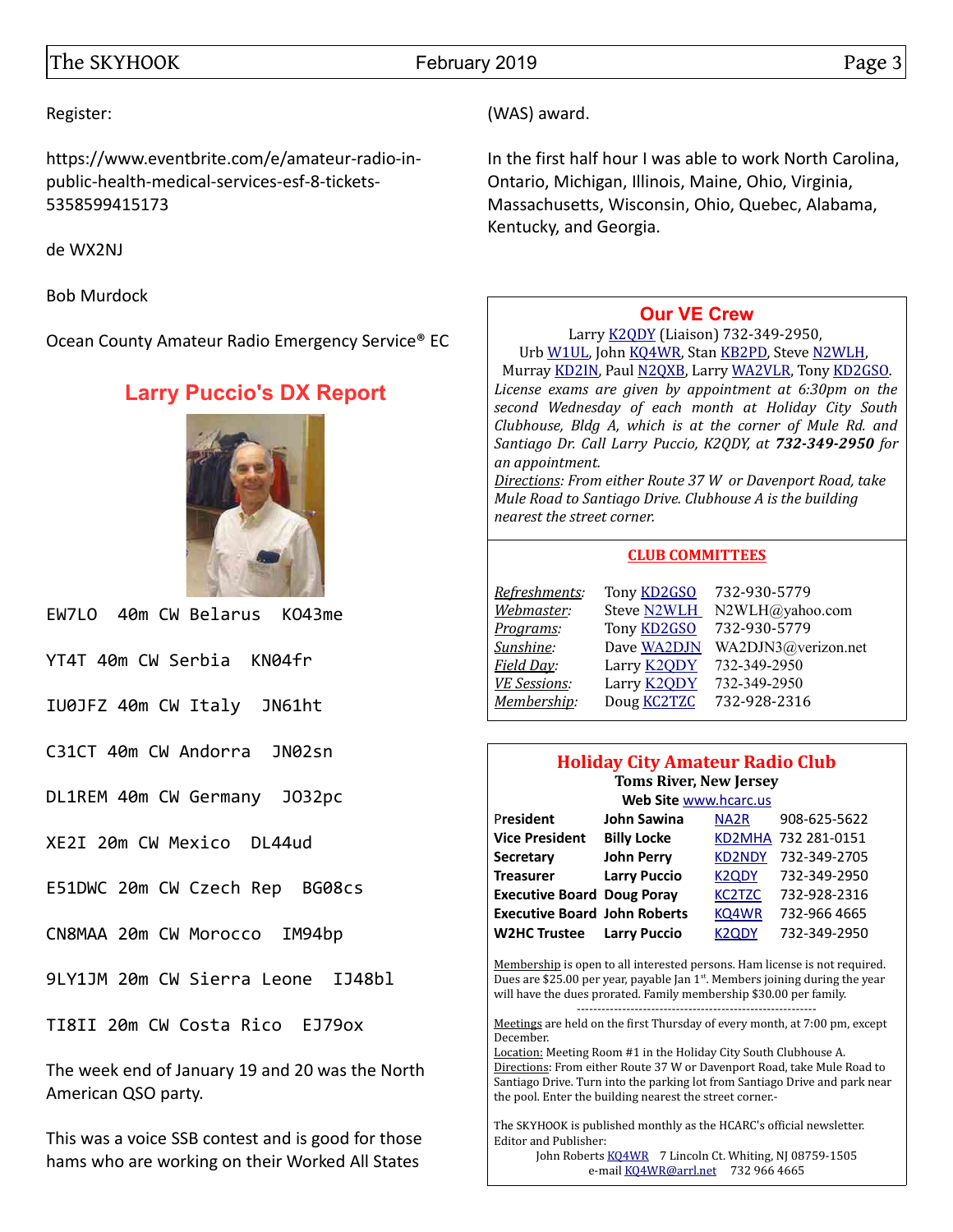# **Holger's Ham Cram**

 Know anyone who would like to get their Amateur Radio Technician License in a day? Pass on the attached flyer to anyone.

 Pre-Registration is required due to limited space. First come first served.

Date: Saturday February 23rd at the Bayville First Aid Building, 0800 hours.

Thank you.

Holger, K2HES

#### See the 2-page flier

## **WA2VQV's DX Report**



[See charts below]

All stations shown were contacted using a 3-foot diameter MFJ super-high-Q loop antenna indoors.

| CALLSIGN     | <b>DATE</b> | UTC   | <b>FREO</b> | <b>MODE</b> | <b>ENTITY</b><br><b>IOTA</b> |        | GRID   | MILES | DIR          |
|--------------|-------------|-------|-------------|-------------|------------------------------|--------|--------|-------|--------------|
| 9LY1JM       | 15 Jan      | 1447Z | 30m         | <b>CW</b>   | Sierra Leone                 | AF-037 | IJ48bl | 4436  | E.           |
| C31CT        | 16 Jan      | 2150Z | 40m         | <b>CM</b>   | Andorra                      |        | JN02sn | 3896  | <b>ENE</b>   |
| 9LY1JM       | 17 Jan      | 0201Z | 40m         | <b>CM</b>   | Sierra Leone                 | AF-037 | IJ48bl | 4436  | E            |
| 9LY1JM       | $19$ Jan    | 1843Z | 20m         | <b>CM</b>   | Sierra Leone                 | AF-037 | IJ48bl | 4436  | E            |
| <b>J68GD</b> | 20 Jan      | 1505Z | 17m         | <b>CW</b>   | St. Lucia                    | NA-108 | FK94mb | 1929  | <b>SSE</b>   |
| <b>S57V</b>  | $20$ Jan    | 2308Z | 40m         | <b>CW</b>   | Slovenia                     |        | JN76wk | 4404  | <b>NE</b>    |
| HI1LT        | $21$ Jan    | 2234Z | 29m         | <b>CM</b>   | Dominican Rep                | NA-122 | FK47fo | 1489  | <sub>S</sub> |
| KP4JRS       | $21$ Jan    | 2243Z | 20m         | <b>CW</b>   | Puerto Rico                  | NA-099 | FK68xi | 1527  | <b>SSE</b>   |